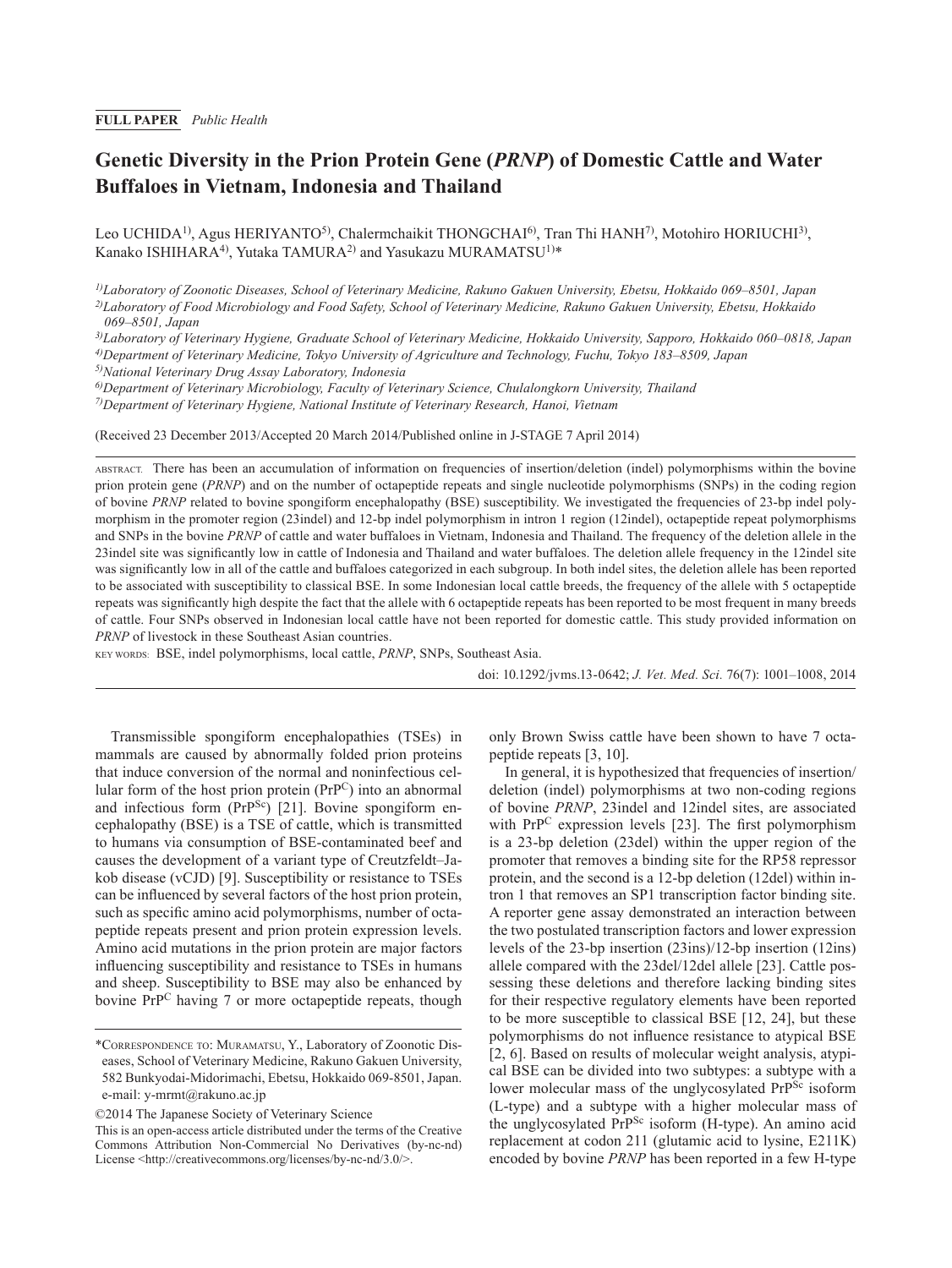| Countries<br>(total heads) | Sampling areas <sup>a)</sup> | Species or breed <sup>b</sup> ) (subtotal heads)                            |  |  |  |  |  |  |
|----------------------------|------------------------------|-----------------------------------------------------------------------------|--|--|--|--|--|--|
| Vietnam $(100)$            | Cao Bằng                     | Local cattle (36), Water buffalo (1)                                        |  |  |  |  |  |  |
|                            | Bắc Kan                      | Local cattle $(8)$                                                          |  |  |  |  |  |  |
|                            | Tuyên Quang, Hòa Bình        | Local cattle (5, each)                                                      |  |  |  |  |  |  |
|                            | Lang Son                     | Local cattle $(2)$                                                          |  |  |  |  |  |  |
|                            | Hà Nôi                       | Local cattle $(15)$                                                         |  |  |  |  |  |  |
|                            | Nghệ An                      | Local cattle $(6)$                                                          |  |  |  |  |  |  |
|                            | Ninh Binh, Thanh Hóa         | Local cattle (11, each)                                                     |  |  |  |  |  |  |
| Indonesia (135)            | Sumatra Utara                | Brahman cross (6), Local cattle (14)                                        |  |  |  |  |  |  |
|                            | Sumatra Barat                | UN(18)                                                                      |  |  |  |  |  |  |
|                            | Lampung                      | Local cattle (2), Bali cattle (1), Limousin (2), UN (13), Water buffalo (2) |  |  |  |  |  |  |
|                            | Sulawesi Selatan             | Peranakan Ongole (13), Limousin (2), Brahman (1), Simmental (4)             |  |  |  |  |  |  |
|                            | Kalimantan Selatan           | Local cattle $(11)$ , Water buffalo $(6)$                                   |  |  |  |  |  |  |
|                            | Java Timur                   | Bali cattle (20)                                                            |  |  |  |  |  |  |
|                            | Yogyakarta                   | Bali cattle (13), Brahman (1), Water buffalo (6)                            |  |  |  |  |  |  |
| Thailand (113)             | Bangkok                      | Local cattle (68), Water buffalo (45)                                       |  |  |  |  |  |  |

Table 1. Bovinae animals used for this study

a) In Vietnam and Indonesia, each name of the sampling area means that of a province. Bangkok is the name of the capital city of Thailand. b) Vietnamese local cattle group consisted of Vietnamese Yellow local cattle and their cross breeds. UN means unknown cattle breed.

atypical BSE cases [19, 22]. The E211K change is analogous to the human E200K amino acid replacement, which is a trigger of the development of heritable human TSE [8]. Recently, new information regarding the frequency and distribution of bovine *PRNP* indel polymorphisms has been reported for Vietnamese local cattle and native Chinese cattle [17, 27, 29], and the information suggests that Asian local breed cattle have a variety of genetic divergences within the *PRNP* for potential association with BSE.

In order to obtain information on *PRNP* in Southeast Asian cattle and water buffalo, we investigated *PRNP* polymorphisms of cattle and water buffalo in Vietnam, Indonesia and Thailand.

## MATERIALS AND METHODS

*Genomic DNA samples from cattle and water buffalo in Vietnam, Thailand and Indonesia*: We collected liver or spleen samples from 288 cattle (*Bos taurus* and *B. indicus*) and 60 water buffalo (Swamp buffalo, *Bubalus bubalis*) in Vietnam, Indonesia and Thailand (Table 1 and Fig. 1). Vietnamese samples were collected from nine provinces in the northern part of Vietnam at the period from July to August in 2007. Indonesian samples were collected from seven provinces in March 2007. For the Thai samples, we bought spleens of cattle and water buffalo at several grocery stores belonging to three different logistic groups in Bangkok in December 2005. All of the bovine liver and spleen samples were subjected to extraction of genomic DNA as described elsewhere [17]. The extracted DNA solutions were stored at −30°C until use.

*PCR and sequencing analyses*: The extracted DNA solutions were used for PCR assays to determine the frequencies of polymorphisms within the 23indel, 12indel and octapeptide repeat regions of bovine *PRNP*. The primers

pair 23F-23R was used for genotyping 23indel, and the primers pair 12F-12R was used for genotyping 12indel in each PCR assay [2]. We designed the primer pair OctF (5′-GCAACCGTTATCCACCTCAG-3′) and OctR (5′-TGGCTTACTGGGTTTGTTCC-3′) for PCR to amplify the octapeptide repeat region on the basis of the sequence data obtained from GenBank (Acc. No. AJ298878). The entire coding region of *PRNP* was amplified as two fragments by PCR using the primer pairs F1-R2 and F2-R1 [2]. PCRs for the above four regions were performed with the following conditions of amplification: 2 min at 94°C followed by 13 cycles of 30 sec each at 94°C, 65°C and 72°C with stepwise lowering of the annealing temperature from 65°C to 55.4°C by the 13th cycle; and 23 cycles of 30 sec each at 94°C, 52°C and 72°C, followed by incubation at 72°C for 5 min as a final extension step. DNA sequencing was carried out for the PCR products of the entire coding region of *PRNP*. Purification of the PCR products for sequencing was done using a SUPRECTM- PCR (Takara Bio Inc., Otsu, Japan). When the PCR products were heterozygous for octapeptide repeats in the coding region, the 5-repeat and the 6-repeat fragments were individually recovered by using a QIAquick Gel Extraction Kit (Qiagen, Tokyo, Japan). DNA sequencing was carried out in both directions on an ABI PRISMTM 310 Genetic Analyzer using a BigDye® Terminator v1.1 Cycle Sequencing Kit (Life Technologies Japan, Tokyo, Japan). Nucleic acid sequences were assembled and edited by using sequence alignment editing software (BioEdit version 7.0.5, http://www.mbio.ncsu.edu/bioedit/bioedit.html).

*Statistical analyses*: We categorized all Bovinae animals into 5 groups, Vietnamese cattle, Indonesian cattle, Thai cattle, Indonesian water buffaloes and Thai water buffaloes, to determine whether the Hardy-Weinberg equilibrium (HWE) was applicable to the population in each group. Then, in the 23indel and 12indel polymorphisms, haplotype frequencies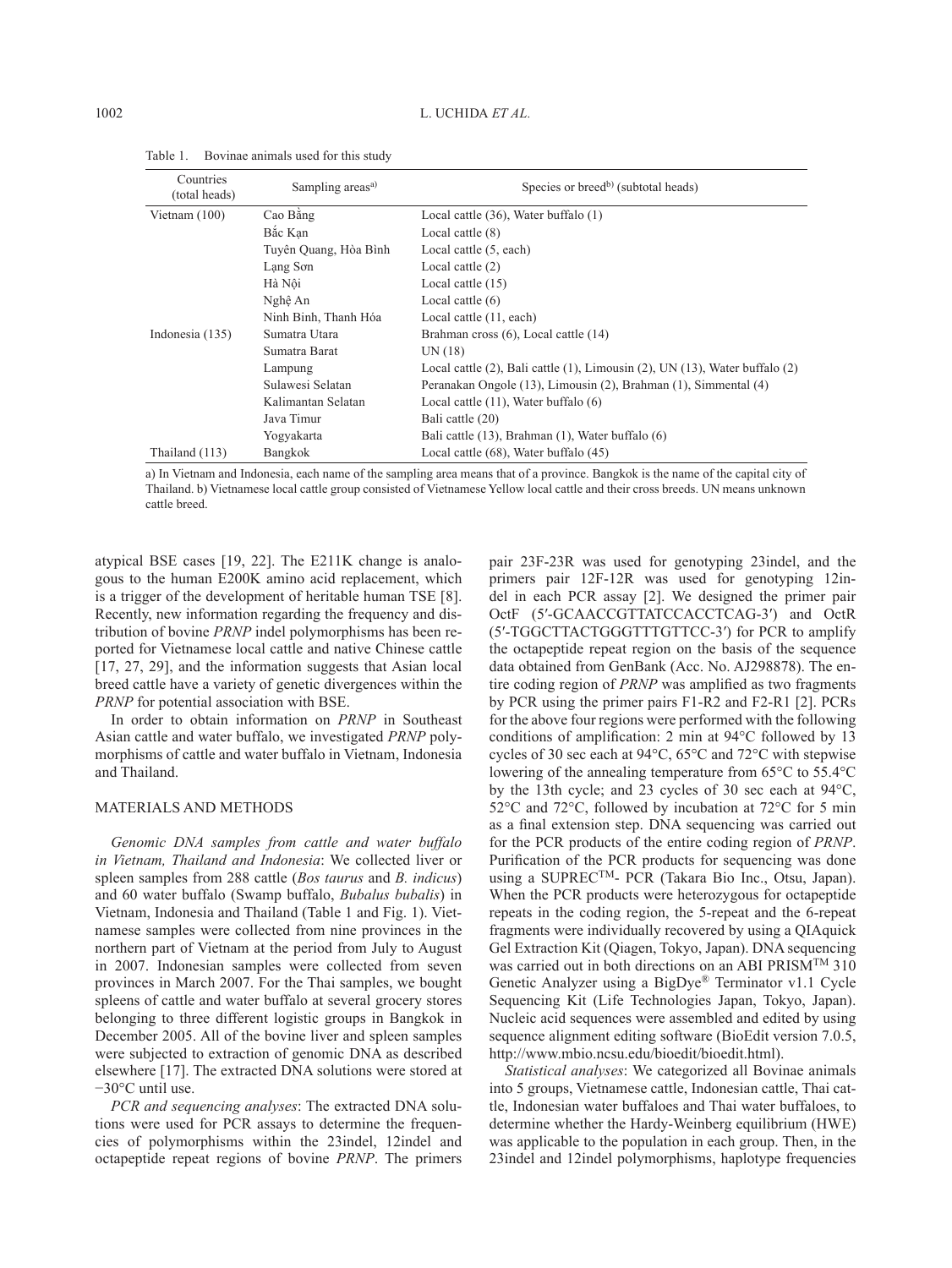

Fig. 1. Sampling areas in Vietnam and Thailand (Panel A) and in Indonesia (Panel B). A: Vietnamese samples (99 cattle and 1 water buffalo) were collected from nine provinces in the northern part of Vietnam (nos. 1 to 7, Hà Nội and Ninh Binh). Numbers indicate the names of provinces. 1, Cao Bằng; 2, Bắc Kạn; 3, Tuyên Quang; 4, Hòa Bình; 5, Lạng Sơn; 6, Nghệ An; and 7, Thanh Hóa. Thai samples (68 cattle and 45 water buffaloes) were bought at several grocery stores in Bangkok. B: Indonesian samples were collected from seven provinces (Sumatra Utara, Sumatra Barat, Lampung, Yogyakarta, Java Timur, Kalimantan Selatan and Sulawesi Selatan). The names of islands from which samples were collected in Indonesia are shown in italics.

were derived from the genotypic data. The test of HWE and the haplotype estimation were performed by using gene analysis software, Haploview 4.2 (http://www.broadinstitute.org/scientific-community/science/programs/medicaland-population-genetics/haploview/haploview). Differences in frequency distributions of allele, genotype and haplotype were calculated with Fisher's exact test by using the freely available statistical software 'EZR' (version 1.00; Saitama Medical Center, Jichi Medical University, Saitama, Japan), which is a graphical user interface for the free statistical soft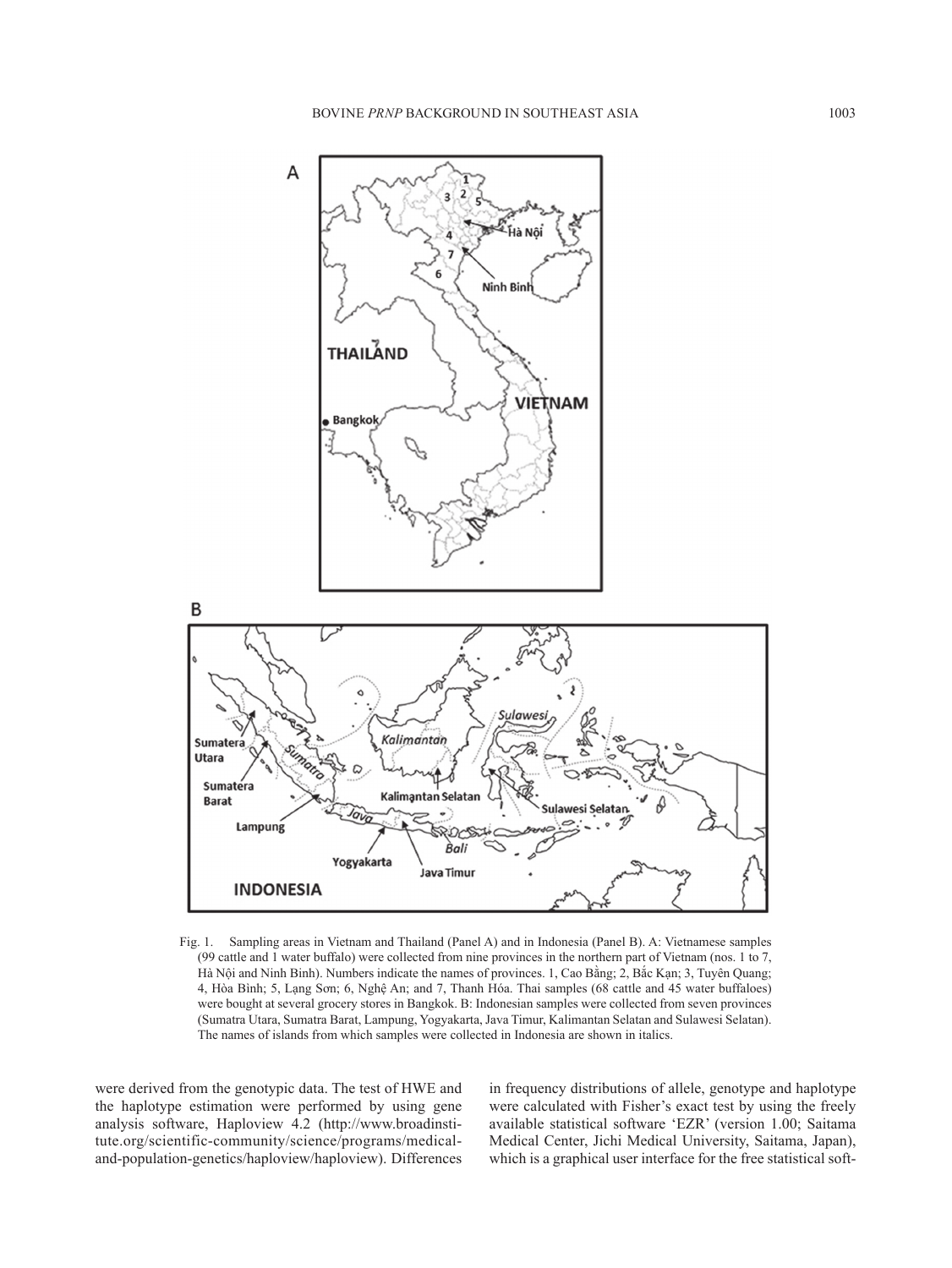ware 'R' (version 2.13.0; The R Foundation for Statistical Computing) [13]. For comparison of allelic and genotypic polymorphism frequencies in the 2 indel sites and haplotype frequency, the following three cattle groups and one water buffalo group were used as reference groups: UK healthy and BSE-affected Holstein Friesian cattle [12], *B. indicus* of five breeds [3] and Anatolian water buffalo (*B. bubalis*) [20]. German healthy and BSE-affected cattle [24] were used as reference groups for comparison of allelic and genotypic polymorphism frequencies among octapeptide repeat polymorphisms. Because of the variety of cattle breeds and species, we compared the frequencies of 23indel, 12indel, haplotype and octapeptide repeat polymorphisms in subgroups of Indonesian local cattle with those of the reference groups. For comparison among the subgroups of Indonesian local cattle, information for subgroups with less than 10 head of cattle was excluded, because the numbers of cattle in these subgroups were too small for statistical analyses.

#### **RESULTS**

*23indel, 12indel, haplotype and octapeptide repeat polymorphisms (Table 2)*: The frequency distributions of alleles and genotypes in the 23indel site of Indonesian cattle and Thai cattle were significantly lower than those of all of the reference cattle groups. However, a significant difference in the frequency distribution of alleles or genotypes in the 23indel site was not found between Vietnamese cattle and the UK reference cattle groups. In the 12indel site of cattle, the frequency distributions were clustered on the ins allele and the ins/ins genotype. The frequencies of the 12del allele and del/del genotype of the cattle of all three countries were significantly lower than those of the UK reference cattle groups.

All of the cattle groups of the three countries showed significant differences in the frequency distributions of haplotype polymorphisms against all of the reference groups, but the major haplotype of Vietnamese cattle was different from those of the other 2 countries. The frequencies of 23del-12del in cattle of all 3 countries were significantly lower than those in the UK reference cattle groups. The HWE was applicable to all populations for both indel polymorphisms.

In the Indonesian water buffaloes, the frequency distributions of polymorphisms in all items (indel sites, haplotype and octapeptide repeats) were similar to those of Anatolian water buffaloes. On the other hand, Thai water buffaloes showed polymorphic patterns of frequency distributions similar to those of the frequency distributions in Thai cattle for all items. We excluded information for the Vietnamese water buffalo from Table 2, because we tested only one water buffalo in Vietnam in this study. The genotype and octapeptide repeat polymorphisms of the Vietnamese water buffalo tested were ins/ins in both indel sites and 6/6. A significant difference between observed bovine data and reference data was not detected in octapeptide repeat polymorphism. Seven or more repeats were not detected in our study.

*Frequencies of 23indel, 12indel, haplotype and octapeptide repeat polymorphisms in subgroups of Indonesian local*  *cattle (Table 3)*: In the Kalimantan Selatan local cattle and Bali cattle, frequencies of the del allele and del/del genotype in both indel sites were significantly lower than those in all of the reference cattle groups. Significant differences in frequencies of the 12indel site were found between Peranakan Ongole breed cattle and the UK reference groups and between Sumatra Utara breed cattle and *B. indicus*, respectively. The major haplotypes were 23ins-12ins in Kalimantan Selatan local cattle and Bali cattle, 23del-12ins in Peranakan Ongole breed and 23del-12del in Sumatra Utara local cattle. Haplotype 23ins-12del was minor or was not detected. The frequencies of 23del-12del were significantly lower in all cattle subgroups except Sumatra Utara local cattle than in the reference groups. The frequencies of 23ins-12ins were significantly higher in Kalimantan Selatan local cattle and Bali cattle than in the reference groups. For all of the tested subgroups, the HWE was applicable for the 12indel polymorphism, but was not applicable for the 23indel polymorphism. As for the frequency of octapeptide repeat polymorphism, only two subgroups (Kalimantan Selatan local cattle and Bali cattle) showed a significant difference from the reference groups.

*Single nucleotide polymorphisms in the coding region of PRNP (Table 4)*: A total of 15 SNPs were detected in the coding region of *PRNP* in 85 cattle DNA samples selected from the three countries. All of the genotypes for octapeptide repeat polymorphism (6/6, 6/5 and 5/5) were included in the selected samples. Numbering of each nucleotide and amino acid position refers to the sequence of Bali cattle obtained in this study (GenBank accession no. AB761619). Three sites at nucleotide positions 8 (A to C), 461 (G to A) and 554 (A to G) were non-silent mutations. These SNPs corresponded to the following amino acid substitutions: lysine to threonine (K3T), serine to asparagine (S154N) and asparagine to serine (N185S). Of the remaining 12 SNPs that showed silent mutations, four sites at positions 108 (T to G), 267 (T to A), 554 (A to G) and 783 (C to T) were unique to Indonesian cattle, particularly Kalimantan Selatan local cattle and Bali cattle. These 4 SNPs have not yet been reported for domestic cattle, and nucleotide mutation at position 783 (C to T) is known only for Banteng (*B. javanicus*) [26]. There was no *PRNP* allele in our samples that exhibited E211K amino acid replacement, which is considered to be a possible cause of H-type atypical BSE.

## DISCUSSION

Our results provide information on *PRNP* of livestock in these Southeast Asian countries. Significantly lower frequencies of the del polymorphism in the 23indel site were found in cattle in Indonesia and Thailand, and significantly lower frequencies of the del polymorphism in the 12indel site were found in cattle in all three countries. In contrast, the distributions of 23del polymorphisms in Vietnamese cattle showed a tendency to be similar to those in the UK reference cattle groups. The breeding history of Vietnamese cattle may have contributed to the distributional similarity. In Vietnam, more than 80% of dairy cattle are cross-bred between Hol-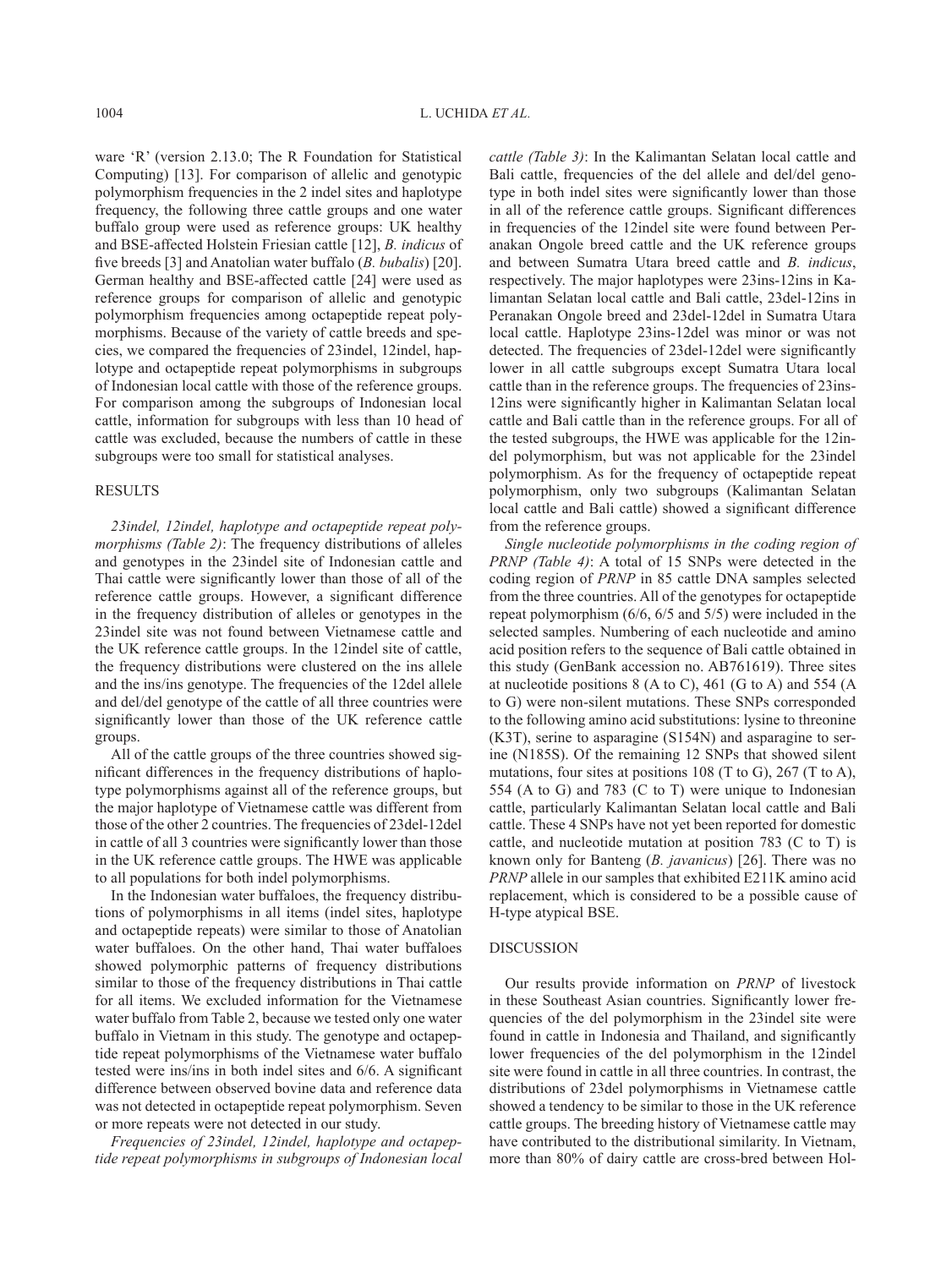|                         | Allele              |                  |                         |                     |                   |                        | Genotype                                           |                     |                  |                          |                     |                   |                 |                   |
|-------------------------|---------------------|------------------|-------------------------|---------------------|-------------------|------------------------|----------------------------------------------------|---------------------|------------------|--------------------------|---------------------|-------------------|-----------------|-------------------|
| 23-bp indel             | Frequencies (%)     |                  |                         | $P$ -value          |                   |                        |                                                    | Frequencies $(\% )$ |                  |                          | $P$ -value          |                   |                 |                   |
| Bovine groups (heads)   | ins                 | del              | UK healthy<br><b>HF</b> | UK BSE<br>HF        | <b>B.</b> indicus | Anatolian<br><b>WB</b> | ins/<br>ins                                        | ins/<br>del         | del/<br>del      | UK<br>healthy<br>HF      | <b>UK BSE</b><br>HF | <b>B.indicus</b>  | Anatolian<br>WB | References        |
| Vietnamese cattle (99)  | 33                  | 67               | 0.367                   | 0.017               | < 0.001           | < 0.001                | 13                                                 | 39                  | 47               | 0.016                    | 0.003               | < 0.001           | $0.001$         | this study        |
| Indonesian cattle (121) | 49                  | 51               | < 0.001                 | < 0.001             | $0.001$           | < 0.001                | 37                                                 | 24                  | 39               | < 0.001                  | $0.001$             | < 0.001           | < 0.001         | this study        |
| Thai cattle (68)        | 53                  | 47               | < 0.001                 | $0.001$             | $0.001$           | $0.001$                | 43                                                 | 21                  | 37               | $0.001$                  | $0.001$             | < 0.001           | $0.001$         | this study        |
| Indonesian WB (14)      | 100                 | $\mathbf{0}$     | < 0.001                 | < 0.001             | $0.001$           | 0.142                  | 100                                                | $\boldsymbol{0}$    | $\mathbf{0}$     | < 0.001                  | $0.001$             | < 0.001           | 0.784           | this study        |
| Thai WB (45)            | 53                  | 47               | < 0.001                 | < 0.001             | $0.001$           | < 0.001                | 38                                                 | 31                  | 31               | < 0.001                  | $0.001$             | < 0.001           | $0.001$         | this study        |
| UK healthy HF (276)     | 29                  | 71               | $\bar{\phantom{a}}$     | 0.047               | $0.001$           | < 0.001                | 5                                                  | 49                  | 46               | $\sim$                   | 0.075               | < 0.001           | < 0.001         | $[12]$            |
| <b>UK BSE HF (363)</b>  | 24                  | 76               | 0.047                   | $\overline{a}$      | 0.004             | < 0.001                | 4                                                  | 41                  | 55               | 0.075                    | $\bar{\phantom{a}}$ | 0.005             | $0.001$         | $[12]$            |
| B.indicus(58)           | 12                  | 88               | < 0.001                 | 0.004               | $\overline{a}$    | $0.001$                | 2                                                  | 21                  | 63               | < 0.001                  | 0.005               | ä,                | < 0.001         | $\lceil 3 \rceil$ |
| Anatolian WB (106)      | 92                  | 8                | < 0.001                 | $0.001$             | < 0.001           | ÷.                     | 88                                                 | $\overline{7}$      | 5                | < 0.001                  | $0.001$             | < 0.001           |                 | $[20]$            |
|                         |                     |                  |                         | <b>Allele</b>       |                   |                        |                                                    |                     |                  |                          | Genotype            |                   |                 |                   |
| 12-bp indel             | Frequencies (%)     |                  |                         | $P$ -value          |                   |                        |                                                    | Frequencies $(\% )$ |                  |                          | $P$ -value          |                   |                 |                   |
| Bovine groups (heads)   | ins                 | del              | UK healthy<br>HF        | <b>UK BSE</b><br>HF | <b>B.indicus</b>  | Anatolian<br>WB        | ins/<br>ins                                        | ins/<br>del         | del/<br>del      | UK<br>healthy<br>HF      | UK BSE<br>HF        | <b>B.</b> indicus | Anatolian<br>WB | References        |
| Vietnamese cattle (99)  | 95                  | 5                | < 0.001                 | $0.001$             | 0.017             | 0.002                  | 92                                                 | 6                   | $\overline{c}$   | $0.001$                  | $0.001$             | 0.006             | 0.028           | this study        |
| Indonesian cattle (121) | 79                  | 21               | < 0.001                 | < 0.001             | 0.081             | 0.084                  | 69                                                 | 21                  | 1                | < 0.001                  | < 0.001             | 0.148             | 0.002           | this study        |
| Thai cattle (68)        | 88                  | 13               | < 0.001                 | < 0.001             | 1.000             | 0.749                  | 76                                                 | 22                  | $\mathbf{1}$     | < 0.001                  | < 0.001             | 1.000             | < 0.001         | this study        |
| Indonesian WB (14)      | 100                 | $\boldsymbol{0}$ | < 0.001                 | < 0.001             | 0.043             | 0.031                  | 100                                                | $\boldsymbol{0}$    | $\boldsymbol{0}$ | < 0.001                  | $0.001$             | 0.093             | 0.448           | this study        |
| Thai WB (45)            | 84                  | 16               | < 0.001                 | < 0.001             | 0.687             | 0.725                  | 73                                                 | 22                  | 4                | < 0.001                  | < 0.001             | 0.779             | 0.010           | this study        |
| UK healthy HF (270)     | 37                  | 63               | $\bar{\phantom{a}}$     | 0.001               | < 0.001           | < 0.001                | 11                                                 | 52                  | 37               | $\sim$                   | 0.001               | < 0.001           | < 0.001         | $[12]$            |
| <b>UK BSE HF (350)</b>  | 28                  | 72               | 0.001                   | ÷.                  | < 0.001           | < 0.001                | 5                                                  | 45                  | 49               | 0.001                    |                     | $0.001$           | < 0.001         | $[12]$            |
| B.indicus(58)           | 87                  | 13               | $0.001$                 | $0.001$             | ÷,                | ÷,                     | 76                                                 | 22                  | 2                | $0.001$                  | $0.001$             | ÷,                | 0.001           | $\lceil 3 \rceil$ |
| Anatolian WB (106)      | 86                  | 14               | < 0.001                 | < 0.001             | 0.867             | ÷,                     | 83                                                 | 6                   | 11               | $\overline{\phantom{a}}$ |                     | 0.001             | $\sim$          | [20]              |
| Haplotype               |                     |                  |                         | Frequencies $(\% )$ |                   |                        |                                                    |                     |                  |                          | $P$ -value          |                   |                 |                   |
| Bovine groups (heads)   | $23$ ins/ $12$ ins  |                  | 23del/12del 23del/12ins |                     |                   | 23del/12del            |                                                    | UK healthy<br>HF    |                  | <b>UK BSE HF</b>         | <b>B.indicus</b>    |                   | Anatolian WB    | References        |
| Vietnamese cattle (99)  | 32                  |                  | $\boldsymbol{0}$        | 63                  |                   | 5                      |                                                    | $0.001$             |                  | $0.001$                  | < 0.001             | $0.001$           |                 | this study        |
| Indonesian cattle (121) | 47                  |                  | $\mathbf{1}$            | 33                  |                   | 19                     |                                                    | < 0.001             |                  | $0.001$                  | < 0.001             | < 0.001           |                 | this study        |
| Thai cattle (68)        | 54                  |                  | $\overline{0}$          | 34                  |                   | 13                     |                                                    | < 0.001             |                  | < 0.001                  | < 0.001             | < 0.001           |                 | this study        |
| Indonesian WB (14)      | 100                 |                  | $\boldsymbol{0}$        | $\mathbf{0}$        |                   | $\boldsymbol{0}$       |                                                    | $0.001$             |                  | $0.001$                  | $0.001$             |                   | 0.288           | this study        |
| Thai WB (45)            | 54                  |                  | $\mathbf{0}$            | 30                  |                   | 16                     | < 0.001                                            |                     |                  | $0.001$                  | < 0.001             | $0.001$           |                 | this study        |
| UK healthy HF (273)     | 29                  |                  | $\overline{0}$          | 8                   |                   | 63                     |                                                    |                     |                  | < 0.001                  | < 0.001             | < 0.001           |                 | $[12]$            |
| UK BSE HF (353)         | 24                  |                  | $\overline{0}$          | $\overline{4}$      |                   | 72                     | < 0.001                                            |                     |                  |                          | < 0.001             | < 0.001           |                 | $[12]$            |
| B.indicus(58)           | 12                  |                  | $\overline{0}$          | 75                  |                   | 13                     |                                                    | < 0.001             |                  | < 0.001                  |                     | $0.001$           |                 | $[3]$             |
| Anatolian WB (106)      | 86                  |                  | 8                       | $\mathbf{1}$        |                   | 5                      |                                                    | $0.001$             |                  | < 0.001                  | < 0.001             |                   |                 | [20]              |
| Octapeptide repeat      |                     |                  |                         | <b>Allele</b>       |                   |                        |                                                    |                     |                  |                          | Genotype            |                   |                 |                   |
|                         | Frequencies $(\% )$ |                  |                         | $P$ -value          |                   |                        |                                                    | Frequencies $(\% )$ |                  |                          |                     | $P$ -value        |                 | References        |
| Bovine groups (heads)   | 6                   | 5                | <b>GER</b> healthy      |                     |                   | <b>GER BSE</b>         | 6/5<br>5/5<br>GER healthy<br><b>GER BSE</b><br>6/6 |                     |                  |                          |                     |                   |                 |                   |

Table 2. Distributions of allele and genotype frequencies for 23-bp indel, 12-bp indel and octapeptide repeat polymorphisms in *PRNP* of the bovidae animals examined in this study

GER BSE (43) 95 5 1.000 - 91 9 0 1.000 - [24] GER, German; UK, British; HF, Holstein Friesian; WB, Water buffalo. In cases in which a significant difference was detected by Fisher's exact test, each *P*-value is shown in bold font (*P*≤0.001). Data for Vietnamese WB (1 head) was excluded from this table.

Vietnamese cattle (99) 99 1 0.015 0.031 99 1 0 0.014 0.029 this study Indonesian cattle (121) 84 16 0.010 0.008 73 23 4 0.059 0.053 this study Thai cattle (68) 99 1 0 0.080 0.073 this study Indonesian WB (14) 93 7 0.655 0.634 86 14 0 0.651 0.629 this study Thai WB (45) 82 18 0.013 0.012 78 9 13 0.025 0.046 this study GER healthy (48) 95 5 - 1.000 90 10 0 - 1.000 [24]

stein Friesian cattle and local Yellow cattle and Red Sindhi, a *B. indicus* breed introduced to Vietnam at the beginning of the 20th Century [1, 28].

The frequency patterns of 2 indel polymorphisms in Indonesian cattle and Thai cattle, especially Bali cattle and Kalimantan Selatan local cattle in Indonesia, do not conform to any of those previously reported for domestic cattle. These unique genetic backgrounds of *PRNP* probably originated from their ancestral animals. Bali cattle are generally recognized as domesticated cattle from wild Banteng. Bali cattle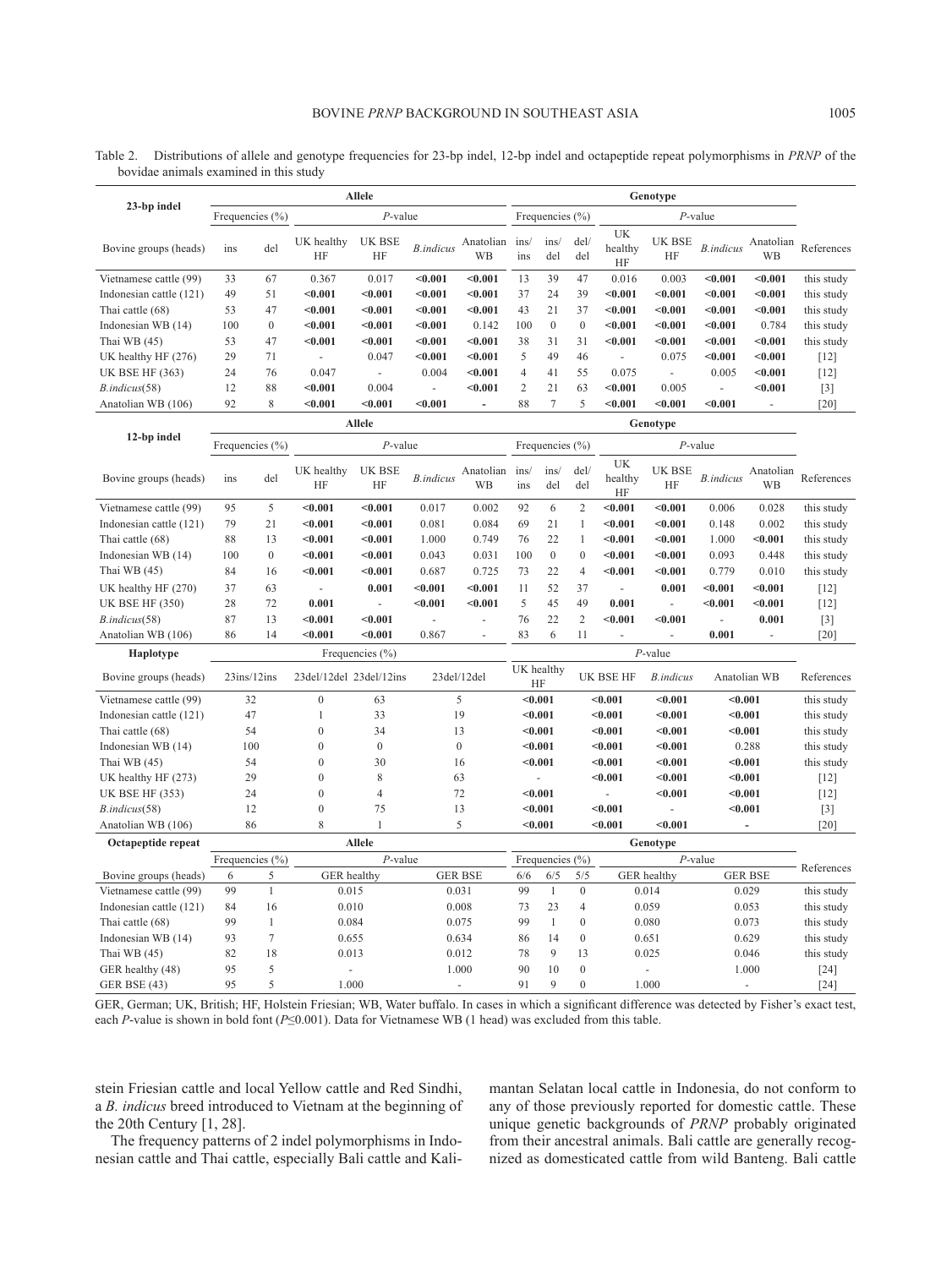Table 3. Distributions of allele and genotype frequencies for 23-bp indel, 12-bp indel and octapeptide repeat polymorphisms in *PRNP* among subgroups of Indonesian local cattle

| 23-bp indel                | <b>Allele</b>       |                                                             |                                         |                            |                   |                         | Genotype                |                                      |                                         |                            |                   |  |  |
|----------------------------|---------------------|-------------------------------------------------------------|-----------------------------------------|----------------------------|-------------------|-------------------------|-------------------------|--------------------------------------|-----------------------------------------|----------------------------|-------------------|--|--|
|                            | Frequencies $(\% )$ |                                                             | $P$ -value against the reference groups |                            |                   | Frequencies $(\% )$     |                         |                                      | $P$ -value against the reference groups |                            |                   |  |  |
| Bovine subgroups (heads)   | ins                 | del                                                         | UK healthy<br><b>HF</b>                 | <b>UK BSE</b><br><b>HF</b> | <b>B.</b> indicus | ins/<br>ins             | ins/<br>del             | del/<br>del                          | UK healthy<br>HF                        | <b>UK BSE</b><br><b>HF</b> | <b>B.</b> indicus |  |  |
| Kalimantan Selatan Lc (11) | 77                  | 23                                                          | < 0.001                                 | < 0.001                    | < 0.001           | 72                      | 9                       | 18                                   | < 0.001                                 | < 0.001                    | < 0.001           |  |  |
| Peranakan Ongole (13)      | 19                  | 81                                                          | 0.376                                   | 0.815                      | 0.345             | 8                       | 23                      | 69                                   | 0.151                                   | 0.247                      | 0.340             |  |  |
| Sumatra Utara Lc (14)      | 7                   | 93                                                          | 0.009                                   | 0.040                      | 0.738             | $\theta$                | 14                      | 86                                   | 0.021                                   | 0.119                      | 0.775             |  |  |
| Bali cattle (34)           | 97                  | 3                                                           | < 0.001                                 | < 0.001                    | < 0.001           | 94                      | 6                       | $\theta$                             | < 0.001                                 | < 0.001                    | < 0.001           |  |  |
| 12-bp indel                |                     |                                                             | <b>Allele</b>                           |                            |                   |                         |                         |                                      | Genotype                                |                            |                   |  |  |
|                            | Frequencies $(\% )$ |                                                             | P-value against the reference groups    |                            |                   | Frequencies $(\% )$     |                         |                                      | $P$ -value against the reference groups |                            |                   |  |  |
| Bovine subgroups (heads)   | ins                 | del                                                         | UK healthy<br><b>HF</b>                 | UK BSE<br><b>HF</b>        | <b>B.</b> indicus | ins/<br>1 <sub>ns</sub> | ins/<br>del             | del/<br>del                          | UK healthy<br><b>HF</b>                 | UK BSE<br><b>HF</b>        | <b>B</b> .indicus |  |  |
| Kalimantan Selatan Lc (11) | 86                  | 14                                                          | < 0.001                                 | < 0.001                    | 1.000             | 73                      | 27                      | $\theta$                             | < 0.001                                 | < 0.001                    | 0.758             |  |  |
| Peranakan Ongole (13)      | 85                  | 15                                                          | < 0.001                                 | < 0.001                    | 0.752             | 69                      | 31                      | $\Omega$                             | < 0.001                                 | < 0.001                    | 0.758             |  |  |
| Sumatra Utara Lc (14)      | 46                  | 54                                                          | 0.323                                   | 0.052                      | < 0.001           | 29                      | 36                      | 36                                   | 0.138                                   | 0.013                      | < 0.001           |  |  |
| Bali cattle (34)           | 99                  | 1                                                           | < 0.001                                 | < 0.001                    | 0.006             | 97                      | 3                       | $\theta$                             | < 0.001                                 | < 0.001                    | 0.015             |  |  |
| <b>Haplotype</b>           |                     |                                                             | Frequencies $(\% )$                     |                            |                   |                         |                         | P-value against the reference groups |                                         |                            |                   |  |  |
| Bovine subgroups (heads)   | $23$ ins/ $12$ ins  |                                                             | 23ins/12del 23del/12ins 23del/12del     |                            |                   |                         | UK healthy<br><b>HF</b> |                                      | <b>UK BSE HF</b><br><b>B</b> .indicus   |                            |                   |  |  |
| Kalimantan Selatan Lc (11) | 73                  |                                                             | 5                                       | 14                         | 9                 |                         | < 0.001                 |                                      | < 0.001                                 |                            | < 0.001           |  |  |
| Peranakan Ongole (13)      | 12                  |                                                             | $\theta$                                | 73                         | 15                |                         | < 0.001                 |                                      | < 0.001                                 |                            | 0.935             |  |  |
| Sumatra Utara Lc (14)      | 7                   |                                                             | $\theta$                                | 39                         | 54                |                         | < 0.001                 |                                      | < 0.001                                 | < 0.001                    |                   |  |  |
| Bali cattle (34)           | 96                  |                                                             | $\overline{2}$                          | 3                          | $\theta$          |                         | < 0.001                 | < 0.001                              |                                         | < 0.001                    |                   |  |  |
| Octapeptide repeat         | <b>Allele</b>       |                                                             |                                         |                            |                   |                         | Genotype                |                                      |                                         |                            |                   |  |  |
|                            |                     | Frequencies $(\% )$<br>P-value against the reference groups |                                         |                            |                   | Frequencies $(\% )$     |                         |                                      | $P$ -value against the reference groups |                            |                   |  |  |
| Bovine subgroups (heads)   | 6                   | 5                                                           | GER healthy                             |                            | <b>GER BSE</b>    | 6/6                     | 6/5                     | 5/5                                  | GER healthy                             |                            | <b>GER BSE</b>    |  |  |
| Kalimantan Selatan Lc (11) | 64                  | 36                                                          | < 0.001                                 |                            | < 0.001           | 36                      | 55                      | 9                                    | 0.001                                   |                            | < 0.001           |  |  |
| Peranakan Ongole (13)      | 88                  | 12                                                          | 0.365                                   |                            | 0.350             | 77                      | 23                      | $\Omega$                             |                                         | 0.350                      |                   |  |  |
| Sumatra Utara Lc (14)      | 100                 | $\mathbf{0}$                                                | 0.587                                   |                            | 0.571             | 100                     | $\theta$                | $\Omega$                             | 0.579                                   |                            | 0.563             |  |  |
| Bali cattle (34)           | 68                  | 32                                                          | < 0.001                                 |                            | < 0.001           | 47                      | 41                      | 12                                   | < 0.001                                 |                            | < 0.001           |  |  |

GER, German; UK, British; Lc, Local cattle; HF, Holstein Friesian. UK healthy HF and UK BSE HF, *B. indicus*, GER healthy and GER BSE cattle data were from references [3, 12, 24]. In cases in which a significant difference was detected by Fisher's exact test, each *P*-value is shown in bold font (*P*≤0.001).

are different from all other species of cattle as a result of difference in their origin and evolution. *B. taurus* (European breed) and *B. indicus* (Zebu breed) are known to have been divided from a common ancestor, Aurochs (*Bos primigenius*), more than 3 million years ago. In contrast, restriction fragment length polymorphisms of mitochondrial DNA and the sequences of mitochondrial genes for cytochrome b confirmed that *B. javanicus* had a different ancestor from that of both *B. taurus* and *B. indicus* [14]. Moreover, a wide gene flow from *B. javanicus* extends to Southeast Asian local cattle to varying degrees [18]. It is notable that the del allele frequencies of two indel polymorphisms were low in Bali cattle, and our results suggested that both 23del and 12del polymorphisms are nonexistent or very few in *B. javanicus* and the ancestral animal of Southeast Asian local cattle.

An association between haplotype frequency for indel polymorphisms and BSE susceptibility has been reported in some domestic cattle breeds of *B. taurus* [7, 12]. The haplotype 23del-12del, which is associated with BSE incidence, is common in *B. taurus*, while the haplotype 23ins-12ins is the major haplotype in Indonesian and Thai cattle and in water buffalo. Functional studies of the promoter region of bovine

*PRNP* indicated that 12del results in a significantly low level of *PRNP* expression compared with that in the case of 12ins [23]. However, the frequency of 12del allele is higher in the population of BSE-affected cattle, because the 12indel site is in strong linkage disequilibrium with the polymorphism in the 23indel site of *PRNP* [11, 12, 23, 29]. The 12indel polymorphism of bovine *PRNP* contains a putative binding region of SP1, which activates a wide range of viral and cellular genes. The 23-bp insertion leads to strong and specific binding with RP58, which represses transcription by interfering with the DNA-binding activity of SP1 [15]. Therefore, *PRNP* expression level is lower in the haplotype 23ins-12ins than in the haplotype 23del-12del owing to the repressive effect of the haplotype 23ins-12ins [23].

Although an association between octapeptide repeat polymorphism of bovine *PRNP* and typical BSE incidence has not been reported in cattle, transgenic mice expressing bovine PrPC of which the coding region contains 7 or 10 repeats have been reported to be more susceptible to BSE inoculums [4, 5]. While most domestic cattle have 5 or 6 octapeptide repeats [3, 24, 27, 29], seven repeats were reported in at least 5% of Brown Swiss breed [25] and 4 repeats were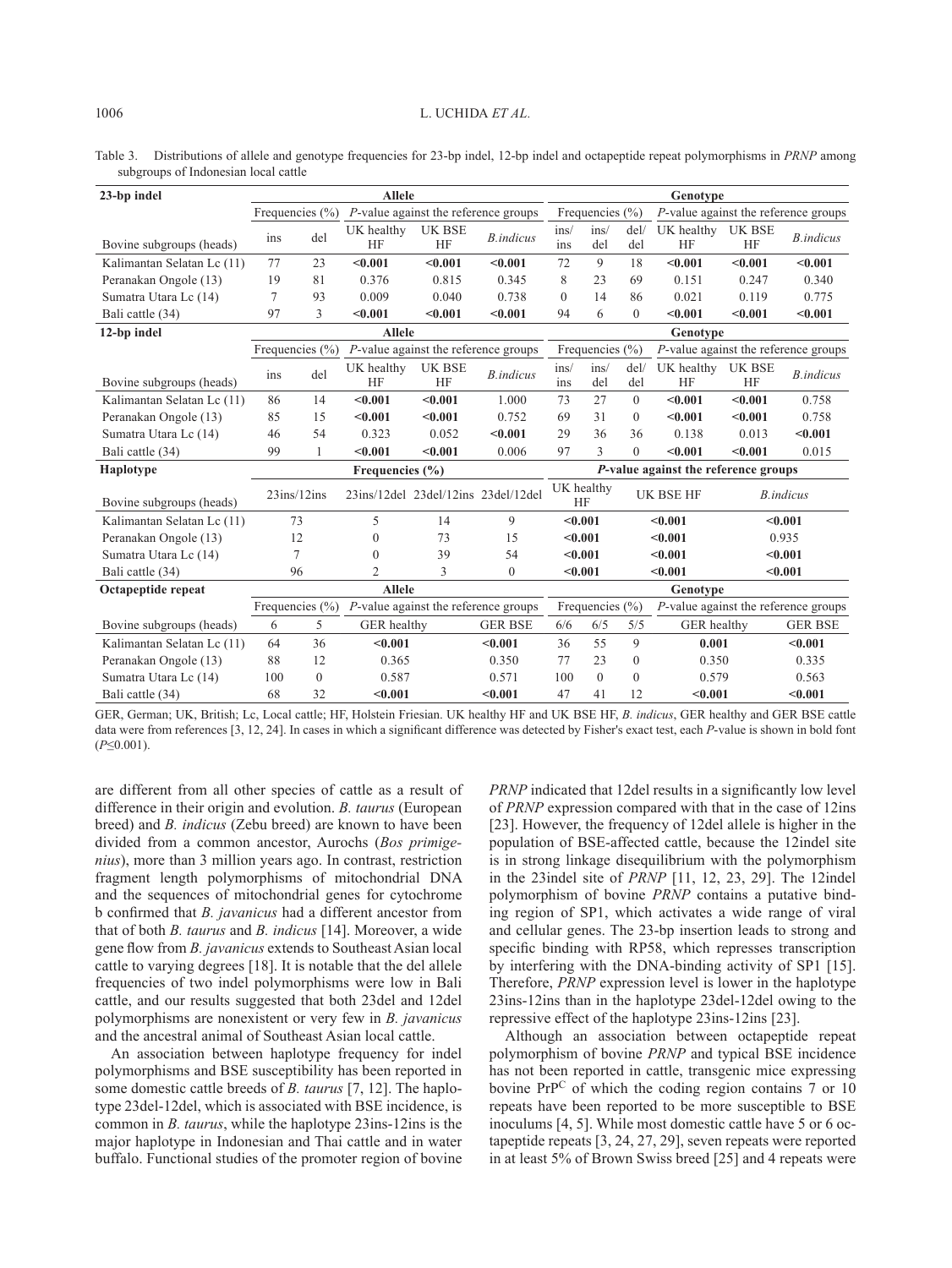| Countries | Cattle species or breeds (heads)     | Polymorphic nucleotide positions (nucleotide mutaions) <sup>a)</sup> |                      |                |                |                |                |  |
|-----------|--------------------------------------|----------------------------------------------------------------------|----------------------|----------------|----------------|----------------|----------------|--|
| Vietnam   | Vietnamese local cattle (24)         | 8 (A to C)                                                           | 69 (C to T)          | 75 (G to A)    | $108$ (T to A) | $126$ (A to G) | $234$ (G to A) |  |
|           |                                      | 357 (C to T)                                                         | 461 (G to A)         | 555 (C to T)   | 630 (C to T)   | $675$ (C to T) | 678 (T to C)   |  |
| Indonesia | Sumatra Utara local cattle (2).      | 69 (C to T)                                                          | $108$ (T to G)       | $126$ (A to G) | $234$ (G to A) | $267$ (T to A) | 555 (C to T)   |  |
|           | Peranakan Ongole (3), Unkown (4)     | 630 (C to T)                                                         | 678 (T to C)         | 783 (C to T)   |                |                |                |  |
|           | Kalimantan Selatan local cattle (11) | 8 (A to C)                                                           | 108 (T to G, T to A) | $126$ (A to G) | $234$ (G to A) | $267$ (T to A) | 461 (G to A)   |  |
|           |                                      | 554 (A to G)                                                         | 555 (C to T)         | $678$ (T to C) | 783 (C to T)   |                |                |  |
|           | Bali cattle (34)                     | $108$ (T to G)                                                       | $126$ (A to G)       | $234$ (G to A) | $267$ (T to A) | $461$ (G to A) | 554 (A to G)   |  |
|           |                                      | 555 (C to T)                                                         | 630 (C to T)         | 678 (T to C)   | 783 (C to T)   |                |                |  |
| Thailand  | Thai local cattle (7)                | $108$ (T to A)                                                       | $126$ (A to G)       | $234$ (G to A) | 461 (G to A)   | 555 (C to T)   | 630 (C to T)   |  |
|           |                                      | $675$ (C to T)                                                       | 678 (T to C)         |                |                |                |                |  |

Table 4. SNPs in the coding region of bovine *PRNP* detected in this study

a) Bold nucleotide positions are predicted to result in amino acid replacements. All others represent synonymous mutation. Amino acid replacements provided by SNPs are as follows: 8 (A to C) (K3T), 461 (G to A) (S154N) and 554 (A to G) (N185S). Nucleotide positions and mutations underlined have not yet been reported for domestic cattle. Numbering was derived from the six-octapeptide cattle allele. Nucleotide positions refer to GenBank AJ298878

identified in an animal of *B. indicus*  $\times$  *B. taurus* composite cattle and 2 domesticated cattle from wild Gaur (*Bos gaurus*) in Asia, named Mythun [26, 27]. In this study, an abnormal number of octapeptide repeats was not detected, but frequencies of the octapeptide repeat in Bali cattle and Kalimantan Selatan local cattle showed genetic differences from those of *B. taurus* and *B. indicus*.

In this study, we detected three non-silent mutations: lysine to threonine (K3T), serine to asparagine (S154N) and asparagine to serine (N185S). The mutation of K3T, which is located in a signal sequence of PrP, has been reported to be present in at least 6% of native Chinese cattle [29]. Our results suggested the probability of genetic interchange among Vietnamese local cattle, Kalimantan Selatan local cattle and native Chinese cattle. On the other hand, the mutation of S154N, which is located close to the first  $\alpha$ -helix [16], is a very minor amino acid replacement in domestic cattle. The replacement has been observed in all alleles for a wide variety of Bovinae animals (Lesser kudu, Nilgai, Asian water buffalo, Lowland anoa, African buffalo and Forest buffalo) [26]. The mutation of N185S, which is located within the second  $\alpha$ -helix [16], has not been reported in domestic cattle, but has been confirmed in *B. javanicus* and African buffalo [26]. There has been no report showing an association between the 3 non-silent mutations and BSE susceptibility. We detected several mutations that were reported in *B. javanicus*. The similarity between Bali cattle and *B. javanicus* in *PRNP* polymorphisms supports the hypothesis that Bali cattle are domesticated from *B. javanicus*, and our results suggest that the genetic diversity of *PRNP* in Indonesian local cattle is a result of gene flow from *B. javanicus*.

Our results suggest that Southeast Asian cattle and water buffaloes have low susceptibility to BSE, particularly to classical BSE. In Southeast Asian countries where crossbreeding with *B. taurus* and *B. indicus* has been increasing, selective improvement in local cattle is important as an approach to provide additional protection against BSE infection.

ACKNOWLEDGMENTS. This work was supported in part by a Grant-in-Aid to Cooperative Research (Rakuno Gakuen University Dairy Science Institute, 2009-6), a Support Project to Assist Private Universities in Developing Bases for Research, a Grant-in-Aid for Scientific Research (B) (grant no. 17405044) and the Program of Founding Research Centers for Emerging and Reemerging Infectious Diseases, from the MEXT, Japan. This work was also supported by a grant from the MHLW, Japan (grant no. 20330701).

### REFERENCES

- 1. Ashbaugh, H. R. 2010. A descriptive survey of dairy farmers in Vinh Thinh Commune, Vietnam. pp. 9–11. *In*: Public Health. Ohio State University, Ohio.
- 2. Brunelle, B. W., Hamir, A. N., Baron, T., Biacabe, A. G., Richt, J. A., Kunkle, R. A., Cutlip, R. C., Miller, J. M. and Nicholson, E. M. 2007. Polymorphisms of the prion gene promoter region that influence classical bovine spongiform encephalopathy susceptibility are not applicable to other transmissible spongiform encephalopathies in cattle. *J. Anim. Sci.* **85**: 3142–3147. [Medline] [CrossRef]
- 3. Brunelle, B. W., Greenlee, J. J., Seabury, C. M., Brown, C. E. 2nd. and Nicholson, E. M. 2008. Frequencies of polymorphisms associated with BSE resistance differ significantly between *Bos taurus, Bos indicus*, and composite cattle. *BMC Vet. Res.* **4**: 36. [Medline] [CrossRef]
- 4. Castilla, J., Gutierrez-Adan, A., Brun, A., Pintado, B., Parra, B., Ramirez, M. A., Salguero, F. J., Diaz San Segundo, F., Rabano, A., Cano, M. J. and Torres, J. M. 2004. Different behavior toward bovine spongiform encephalopathy infection of bovine prion protein transgenic mice with one extra repeat octapeptide insert mutation. *J. Neurosci.* **24**: 2156–2164. [Medline] [Cross-Ref]
- 5. Castilla, J., Gutierrez-Adan, A., Brun, A., Pintado, B., Salguero, F. J., Parra, B., Segundo, F. D., Ramirez, M. A., Rabano, A., Cano, M. J. and Torres, J. M. 2005. Transgenic mice expressing bovine PrP with a four extra repeat octapeptide insert mutation show a spontaneous, non-transmissible, neurodegenerative dis-